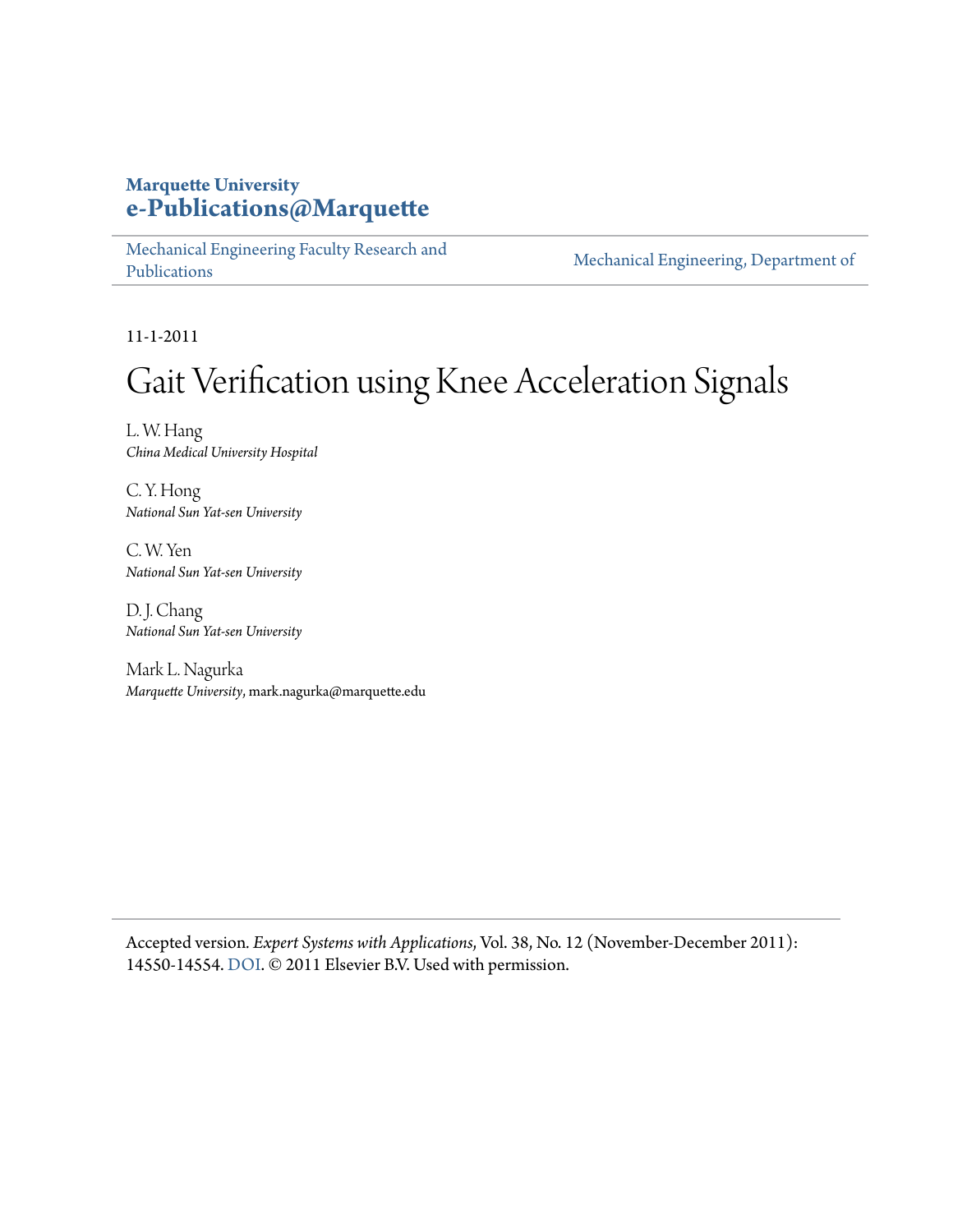### **Marquette University**

# **e-Publications@Marquette**

# *Mechanical Engineering Faculty Research and Publications/College of Engineering*

*This paper is NOT THE PUBLISHED VERSION;* **but the author's final, peer-reviewed manuscript.**  The published version may be accessed by following the link in the citation below.

Elsevier and permission has been granted for this version to appear in [e-](http://epublications.marquette.edu/)[Publications@Marquette.](http://epublications.marquette.edu/) Elsevier does not grant permission for this article to be further copied/distributed or hosted elsewhere without the express permission from Elsevier. *Expert Systems with Applications*, Vol. 38, No. 12 (2011): 14550-14554. [DOI.](https://www.doi.org/10.1016/j.eswa.2011.05.028) This article is ©

# Gait Verification Using Knee Acceleration **Signals**

# L. W. Hang

Sleep Medicine Center, Department of Internal Medicine, China Medical University Hospital, Taiwan

Department of Healthcare Administration, Asia University, Taiwan

# C. Y. Hong

Department of Mechanical and Electro-mechanical Engineering, National Sun Yat-sen University, Taiwan

# C. W. Yen

Department of Mechanical and Electro-mechanical Engineering, National Sun Yat-sen University, Taiwan

# D. J. Chang

Department of Mechanical and Electro-mechanical Engineering, National Sun Yat-sen University, Taiwan

# M. L. Nagurka

Department of Mechanical Engineering, Marquette University, Milwaukee, WI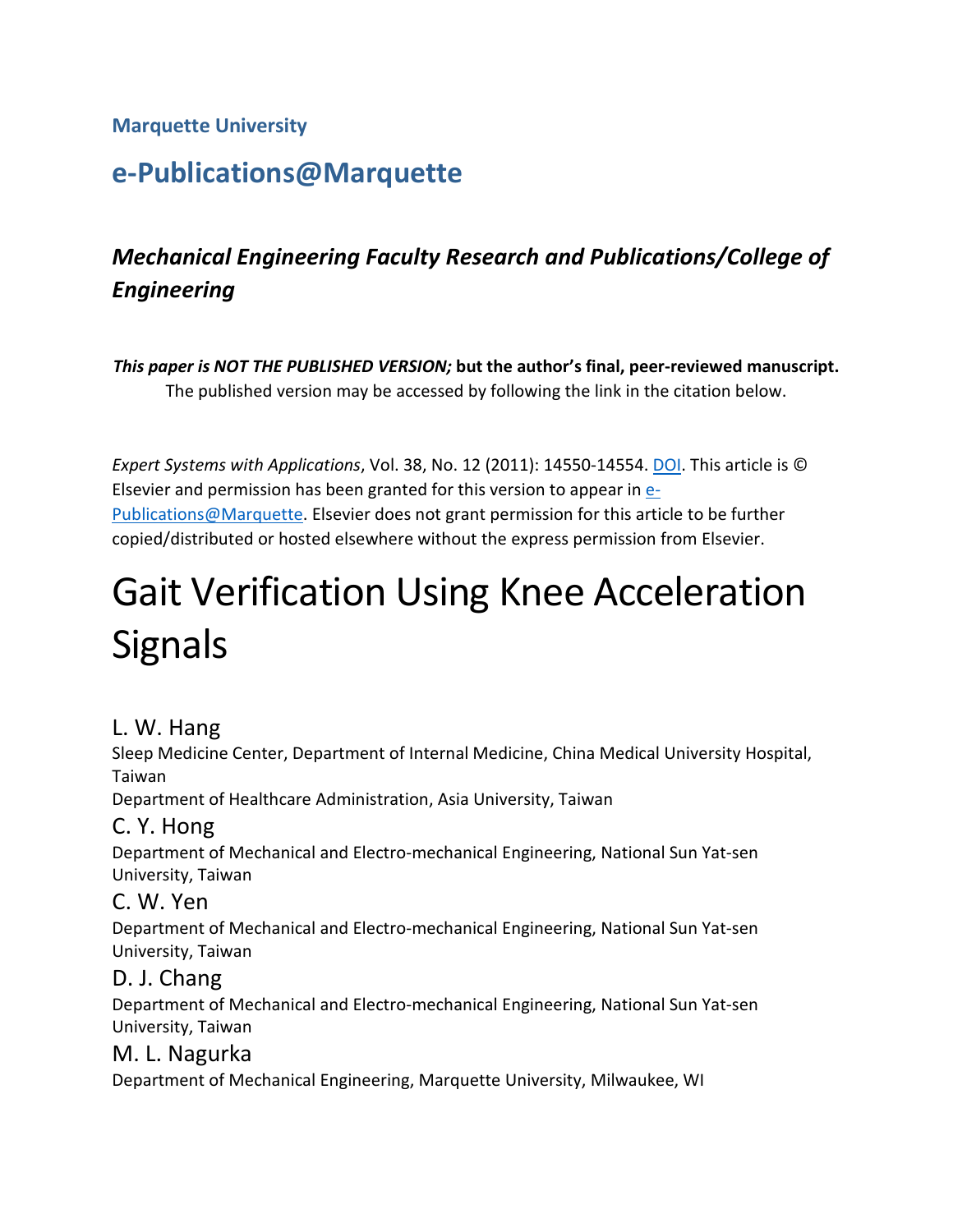# Abstract

 procedure to extract gait features from acceleration signals is developed that employs a multiple- template classification method. Consequently, the proposed approach can adjust the sensitivity and demonstrate the potential of the approach for successful recognition. By setting sensitivity to be 0.95 and 0.90, the resulting specificity ranges from 1 to 0.783 and 1.00 to 0.945, respectively. A novel gait recognition method for biometric applications is proposed. The approach has the following distinct features. First, gait patterns are determined via knee acceleration signals, circumventing difficulties associated with conventional vision-based gait recognition methods. Second, an automatic specificity of the gait recognition system with great flexibility. Experimental results from 35 subjects

#### **Highlights**

► Knee acceleration is proposed for biometric characterization of gait patterns. ► Features of knee acceleration signals are extracted automatically. ► Features are classified using a multiple-template method. ► Experimental results demonstrate flexibility and accuracy for gait recognition.

# Keywords

Biometrics; Gait analysis; Physiological signal processing; Identity verification

# 1. Introduction

 behavioral characteristics (Jain et al., 2004, Xiao, 2007, Zhang and Zuo, 2007). Many biometric features, such as electrocardiograms (Chan, Hamdy, Badre, & Badee, 2005), fingerprints (Girgis et al., 2009, Hong et al., 2008), gait (Lee et al., 2009, Tao et al., 2007), heart sound (Phua, Chen, Dat, & Shue, 2008), iris (Impedovo and Pirlo, 2008, Nanni et al., 2010), typing dynamics (Araújo, Sucupira, Liz´arraga, Ling, & Yabu-Uti, 2005), vein (Wang et al., 2008, Wu and Ye, 2009) and voice (Wahab et al., 2005, Wang et al., Stam, 2000), one can obtain hundreds of gait cycle samples in a few minutes. This feature is significant since the success of the design and validation of a pattern recognition system depends strongly on the sample size (Dass et al., 2007, Raudys and Jain, 1991, Sordo and Zeng, 2005). The goal of a biometric system is to identify or verify a person using individual physiological or (Chen and Chu, 2009, Rakshit and Monro, 2007), palmprint (Huang et al., 2008, Su, 2009), signature 2007) have been proposed. Among these biometric features, gait has the following distinct properties. First, gait recognition can be processed unobtrusively. Second, gait is difficult to disguise. Third, since the mean comfortable walking speed is approximately 51.5 strides per minute (Bussmann, Damen, &

 features are extracted from the image sequence. The success of these vision-based gait recognition systems depends on several critical factors. First, to be most effective, the subject needs to walk in a Most current gait biometric systems use cameras to capture gait information (Boulgouris and Chi, 2007, Boulgouris et al., 2005, Lee et al., 2009, Nixon and Carter, 2006, Sarkar et al., 2005, Tao et al., 2007, Xu et al., 2006, Zhang et al., 2007). After separating the walking person from the background, gait direction perpendicular to the optical axis of the camera (Boulgouris et al., 2005). Second, to achieve accurate person-environment separation, the background needs to be as uniform and as time-invariant as possible (Sarkar et al., 2005). Imperfect person-environment separation introduces noise into the gait features that degrades the recognition rate. Third, the accuracy of the gait recognition is significantly limited by the distance between the subject and the camera (Zhang et al., 2007). In summary, the sensitivity to environmental variations, capturing angle of the camera, and the distance between the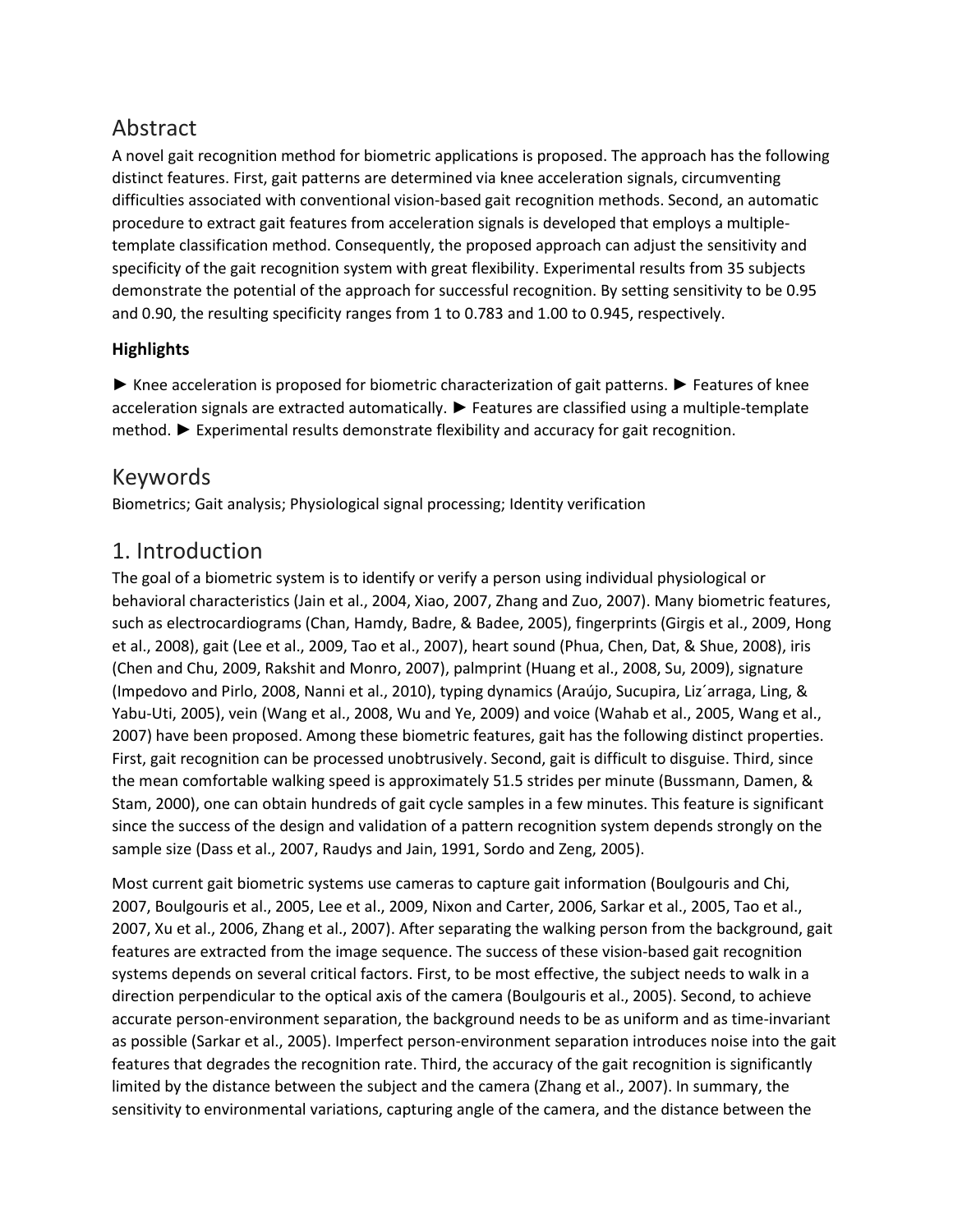subject and camera make vision-based gait recognition systems difficult to implement in many realworld situations.

 In additional to the optical motion analysis methods, accelerometers have been used in gait research in many studies to determine kinematic and kinetic information (Bogert van den et al., 1996, Hayes et al., (Gafurov et al., 2007, Mäntyjärvi et al., 2005). By directly measuring the hip acceleration, these sensitivity to the environmental factors, such as background complexity and the appearance of other 1983, Kavanagh et al., 2006). Accelerometer-based gait recognition methods have also been proposed approaches acquire gait features without the need for cumbersome image processing techniques. The persons, is thus avoided.

 In comparison to methods that utilize hip acceleration signals, this study relies on knee acceleration accelerometer-measured knee signals can be used to diagnose the health of the knee joint (Krishnan et devices have been developed to harvest energy from a person's stride (Andrysek and Chau, power is sufficient to operate 10 typical cell phones simultaneously.) By integrating such a device with an accelerometer, one can easily design a self-charging sensor that can simultaneously perform longinformation to characterize the gait pattern. This change gives rise to two additional benefits. First, al., 2000, McCoy et al., 1987). This can be a significant advantage since the knee joint is the most commonly injured or diseased joint in the body (Rangayyan & Wu, 2008). Second, knee-mounted 2007, Donelan et al., 2008). By collecting the kinetic energy that would otherwise be dissipated at the end of the swing phase, such devices can generate an average of 5 W of electricity from each leg. (Such term knee health monitoring and identity verification.

 Another important unique feature of this study is the use of a hyperspherical classifier (Telfer & recognition accuracy. By varying its parameters, the sensitivity and specificity of the hyperspherical classifier can be systematically adjusted to improve the overall gait recognition rate. Casasent, 1993) to explore the potential of drawing on a large number of gait samples to enhance the

 in Section 5. The paper is organized as follows. The following section describes the hardware setup and introduces the proposed feature extraction method. Section [3i](https://www.sciencedirect.com/science/article/pii/S0957417411008116?via%3Dihub#s0025)llustrates a systematic approach for hyperspherical classifier design. Section 4 presents the experimental results, and a discussion and conclusion are given

# 2. Gait feature extraction

#### 2.1. Hardware setup

 The motion sensor employed in this work is a three-dimensional accelerometer (Analog Devices ADXL330, ±3 g range, sensitivity 330 mV/g). The size of the accelerometer is 4 mm × 4 mm × 1.45 mm. In attaching the accelerometer to the knee of all tested subjects, the *x*, *y* and *z*-axes of the sensor were walk approximately forty steps. The data was recorded indoors in a 40 m tiled hallway. Fig. 1 depicts a typical example of *Az* after removing the DC component of the signal. aligned with the anterior-posterior, medial-lateral and proximal-distal directions, respectively. The acceleration signal was transmitted wirelessly to a notebook computer. The *z*-axis component of the acceleration (denoted as *Az* hereafter) was recorded with a 12-bit National Instruments (NI) USB-6008 data acquisition card at a 1 kHz sampling rate. In every recording session, each subject was asked to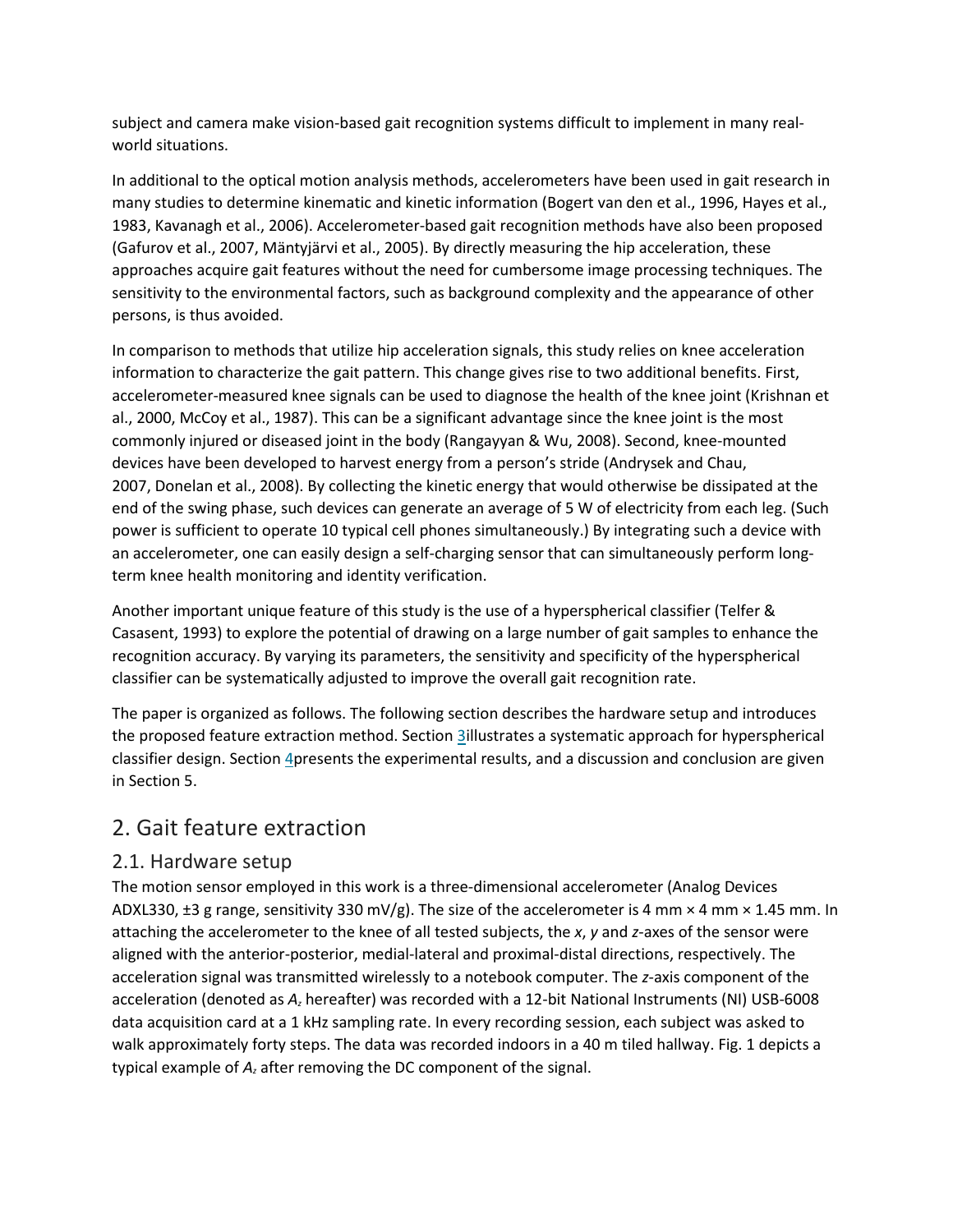

Fig. 1. A typical accelerometer output time response.

#### 2.2. Extraction process

 The first part of the feature extraction process is to remove the transitional part of the *Az* which consists of the initial and final portions of each walking session. This is accomplished by the following procedure.

 (1) By observing the peaks of *Az* in every gait cycle, determine a parameter *P* to represent the nominal value of such peaks.

(2) Find every local maximum for *Az*.

 (3) Determine the first local maximum that is larger than *P* and remove the portion of *Az* that comes ahead of this local maximum.

 (4) Similarly, determine the last local maximum that is larger than *P* and remove the portion of *Az* that comes after this local maximum.

 The second part of the feature extraction process is to divide *Az* into a number of gait cycles by finding the end of the swing phase in every gait cycle. This is accomplished by applying the following procedure:

 (1) Filter *Az* by removing its frequency component above 1.5 Hz. Fig. 2a and b depict a every gait cycle of the original *Az*correspond to heel-strike. typical *Az* before and after such an operation, respectively. Note that the peaks that appear in



 (2) Determine the local maxima for the filtered *Az*. These local maxima correspond to the end of Fig. 2. The accelerometer output responses before and after the low-pass filtering operation. the swing phase in every gait cycle. However, as shown in  $Fig. 2b$ , the low-pass filtering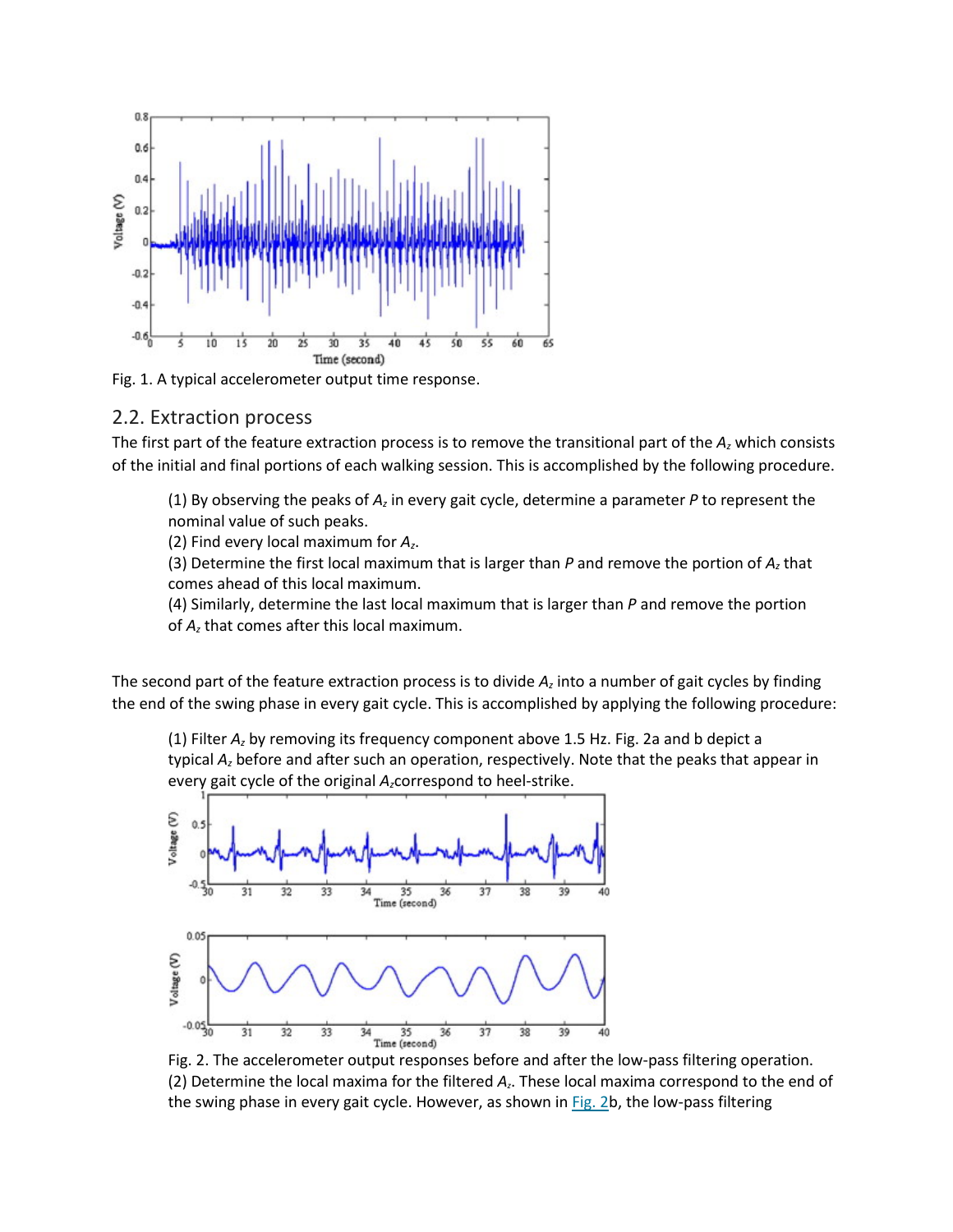operation has suppressed the magnitude and shifted the time-of-occurrence of the heel-strike peaks. The goal of the following two steps is to recover the true time-of-occurrence of these peaks in order to accurately divide *Az* into a number of gait cycles.

 filtered *Az*, find the median (denoted as *L*) of these time differences. (3) After finding the time differences between every pair of neighboring local maxima of the

 (4) Let *ti* represent the time associated with the *i*th local maxima for the filtered *Az*. Find an absolute maximum of the original *Az* from the time interval *ti* − 0.2*L* ≦ *t* ≦ *ti* + 0.2*L*, where *t* is the time variable. The time associated with such an absolute maximum is denoted as *Ti*.

(5) Assign the time interval between every pair of  $T_i$  and  $T_{i+1}$  as a gait cycle.

(6) Normalize each gait cycle to 1000 sampling points via linear interpolation. The *i*th timenormalized gait cycle is denoted as *Gi* in the remaining part of this paper.

 (7) The variation of many uncontrollable factors such as shoes and walking surface may alter the magnitude of *Az*. Therefore, the third step of the feature extraction process is to normalize *Az* so that the average power of every *Gi* is equal to unity for every gait recording session.

 the region of interest (ROI) for each gait cycle. In this study, ROI is selected from the portion of *Az* near Therefore, the time of heel-strike can be determined by finding the maximum value of *Az* between the center, the ROI is selected as a 501-sample-point subinterval of the normalized gait cycle. After downsampling this ROI with a factor of 10, an ROI vector of dimension 50 can be acquired from each gait cycle. Finally, to enhance the reliability of the recognition system, a gait feature vector is obtained by The final part of the proposed feature extraction method is to determine the feature vector by finding the heel-strike since the interpersonal differences of such an interval seem to be more significant than the remaining part of *Az*. As shown in Fig. 3, heel-strike occurs at the central part of the gait cycle. 250th and the 750th sampling points of the time-normalized *Gi*. With the time of heel-strike as the





# 3. Hyperspherical classifier design

 stored template, the decision of rejection or acceptance is made based on a "matching score" between Previously reported accelerometer-based gait recognition systems used template-based techniques to perform gait recognition. By comparing the similarity between the tested feature vector and a pre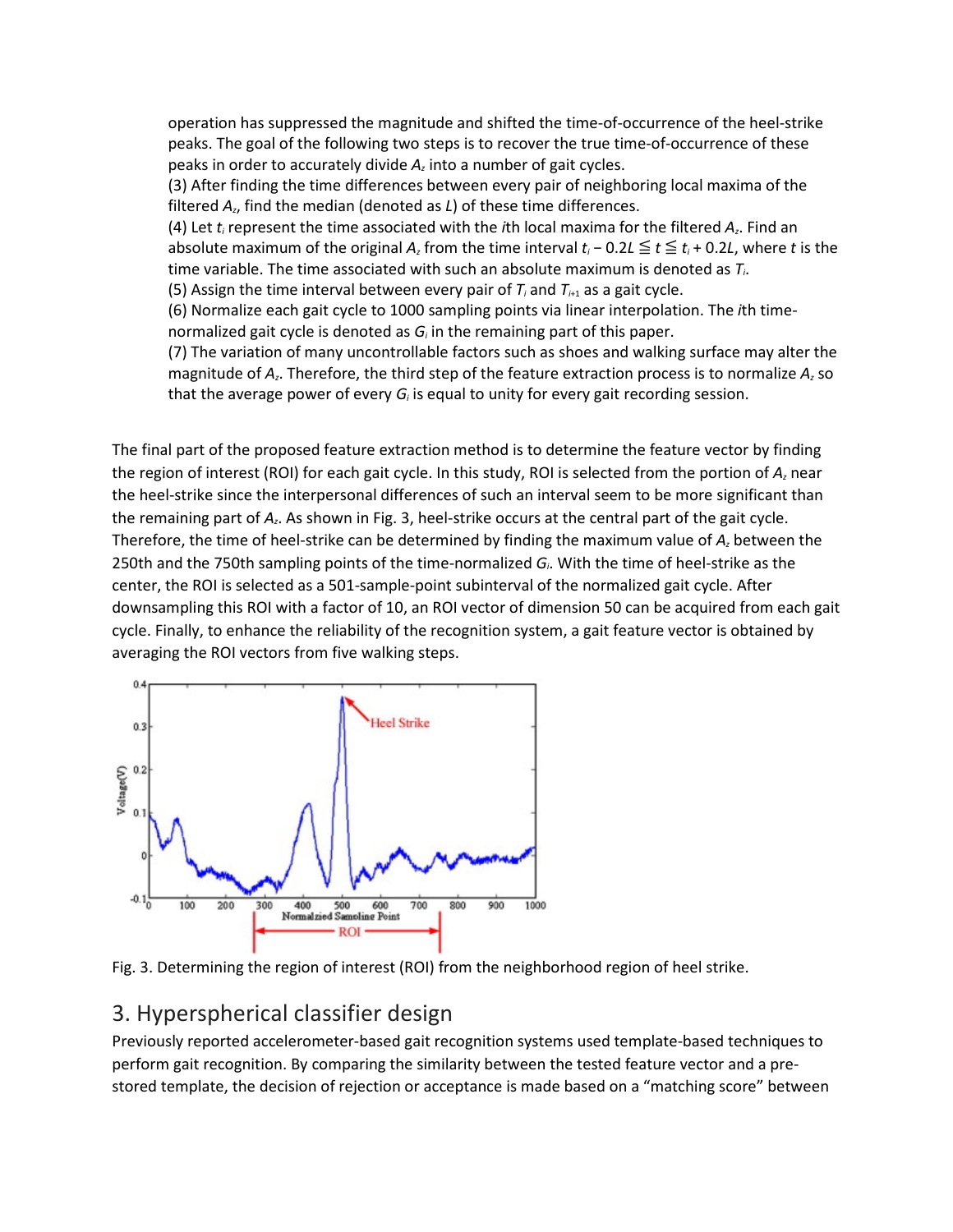these two vectors. However, considering the magnitude and diversity of the possible variations of human biometric traits, accurate recognition may require multiple templates (Jain et al., 2004).

 Fig. 4 presents an example of the distribution pattern of an artificial two-dimensional biometric feature vector that illustrates the advantages of multiple templates. With the mean of the samples as the the radius of this circle. As a result, the sensitivity and specificity of this recognition system can be adjusted systematically. The key weakness of this single-template approach is the redundancy of the template and the Euclidean distance as the similarity measure, the acceptance region is constructed as a circle. The false acceptance (rejection) error can be improved (degenerated) by decreasing (increasing) acceptance region since, as shown in Fig. 4a, the shape of the true acceptance region is very different from a circle.



This problem can be partially resolved by using two templates, as demonstrated in Fig. 4b. When circles can be properly placed, the redundancy of the acceptance region can be reduced further by increasing the number of circles. Based on this concept, several hyperspherical classifier design methods have been proposed to tackle classification problems of higher dimension (Telfer and Casasent, 1993, Yen and Liu, 1997). A drawback of these approaches is that their algorithms require the setting of a number of ad hoc parameters which may influence the convergence of the design process. Another challenge of these methods is in the difficulty in balancing the sensitivity and specificity of the classifiers.

 method that circumvents convergence problems. The proposed approach also provides a systematic rejection error. The procedure for the first phase is: The remaining part of this section introduces a conceptually simple hyperspherical classifier design procedure for fine-tuning the sensitivity and specificity of the gait recognition system. The design process consists of two phases. The first phase generates a number of hyperspheres to cover all the samples of an enrolled user. The second phase revises the hyperspherical classifier to reduce false

(1) Divide the samples of the enrolled user (enrolled samples) into two clusters by using the conventional k-means method.

 clusters which are obtained by clustering the samples associated with the cluster to be replaced (2) Find the cluster that has the largest number of samples. Replace this cluster by two new into two groups.

(3) With the appearance of new clusters, use the nearest neighbor rule to rearrange the contents of each cluster by computing the distances between every sample and every cluster center.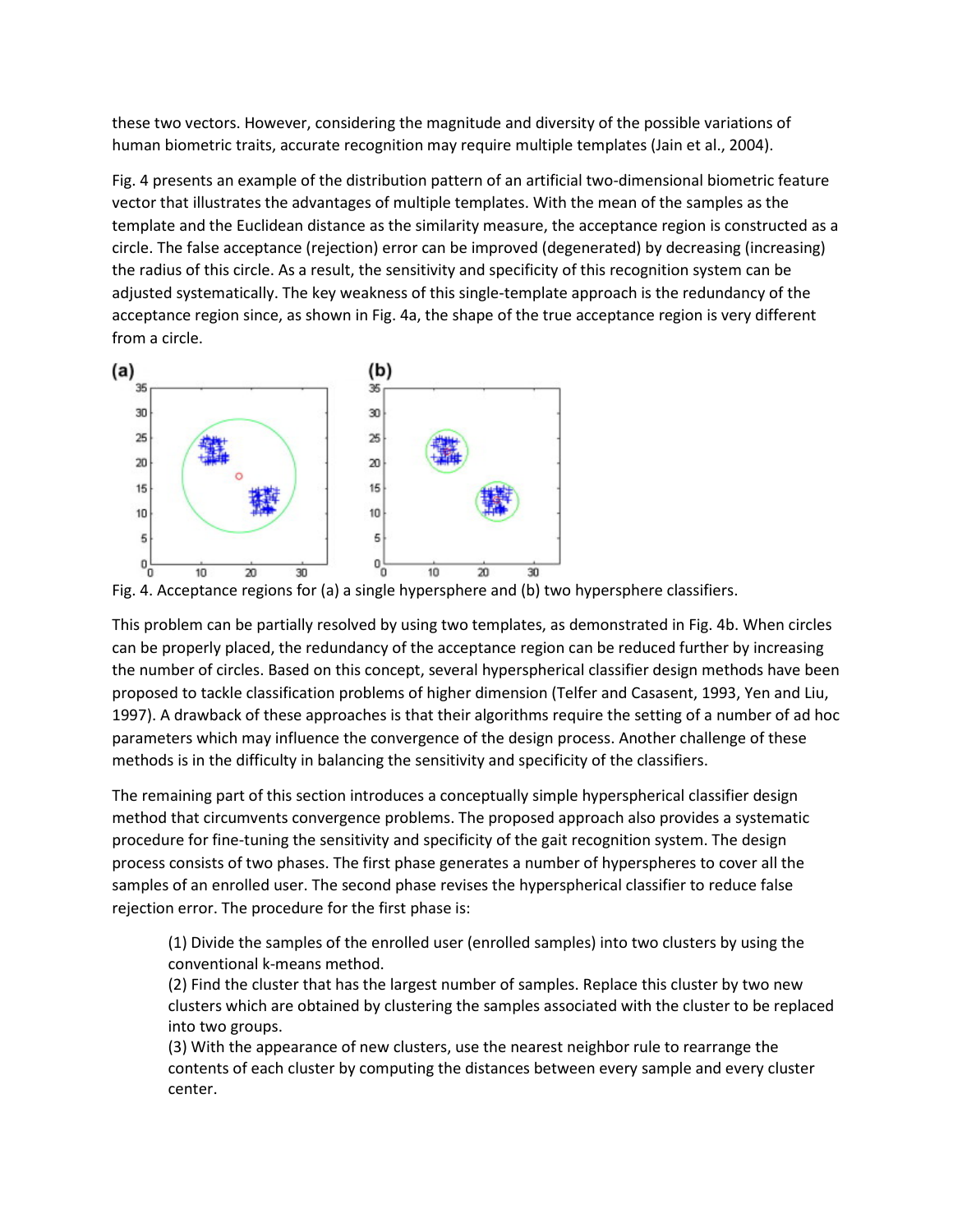(4) Continue the process from step 2 until a sufficient number of clusters has been generated. one cluster. The space occupied by the hyperspheres is chosen as the acceptance region for the (5) By using the cluster center as the center and the largest distance between the center and samples belonging to this cluster as the radius, the approach constructs one hypersphere from enrolled user.

 The radius and the center for the *i*th hypersphere are denoted as *Ri* and *Ci*, respectively, in the rest of the paper.

 controlling the false acceptance error, the focus of the second phase of the design process is specificity. Without considering false acceptance errors, the above procedure achieves a zero false rejection error (and hence, 100% sensitivity) for the training samples. With this result as the starting point, by By assuming that a sufficient number of samples have been collected from persons that are not enrolled in the biometric system, the following procedure uses such an intruder dataset to refine the hyperspherical classifier.

(1) Let *Ei* represents the union of the enrolled samples that are encircled by *Ci*.

 (2) Let *Ii* represents the union of the intruder samples that are contained in *Ci*. (3) Let *i* = 1.

 (4) Denote *Pi* as the distance between the center of *Ci* and the sample contained in *Ei* that is second farthest away from the center of *Ci*.

 (5) Determine the number of intruder samples that can be removed from *Ii* if the radius of *Ci* is reduced to *Pi*. Note that this operation also excludes the enrolled sample this that is farthest away from *Ci* from the acceptance region.

(6) Let  $i = i + 1$  and continue the process from step 4 until the radius contraction action has been tested for all the hyperspheres.

 (7) By assuming *CJ* to be the hypersphere that has rejected the largest number of intruder samples, reduce the radius of *CJ* from *RJ* to *PJ*.

 (8) After updating the contents of *Ei* and *Ii* for every hypersphere, repeat this one-hypersphereat-a-time radius contraction process from step 3 until all the intruder samples have been excluded from the acceptance region encircled by the hyperspheres.

 specificity. Specifically, by sacrificing one enrolled sample at a time, the method tries to reject as many Essentially, the above procedure tries to optimize the cost-effective tradeoffs between sensitivity and intruder samples as possible.

 In step 7 above, two exceptions require additional treatment. The first exception occurs when more hypersphere that results in the largest reduction of the acceptance region is selected. Theoretically, such a reduction can be measured by *RM* − *PM*, where *R* and *P* represent the radii before and after the contraction, respectively, and *M* is the dimension of the feature space. However, this measure becomes very sensitive to the actual content of the samples when *M* is large. Therefore, instead of using *M* = 50, which is the dimension of the feature vector employed in this study, *M* is chosen to be 8 after a number than one hypersphere has rejected the largest number of intruder samples. In this case, the of trial-and-error tests.

 The second exception occurs when none of the hyperspheres can reject any intruder sample. In this between the center of *Ci* and the sample contained in *Ei* that is "third" farthest away from the center case, the approach contracts the hypersphere further by choosing parameters *Pi* as the distance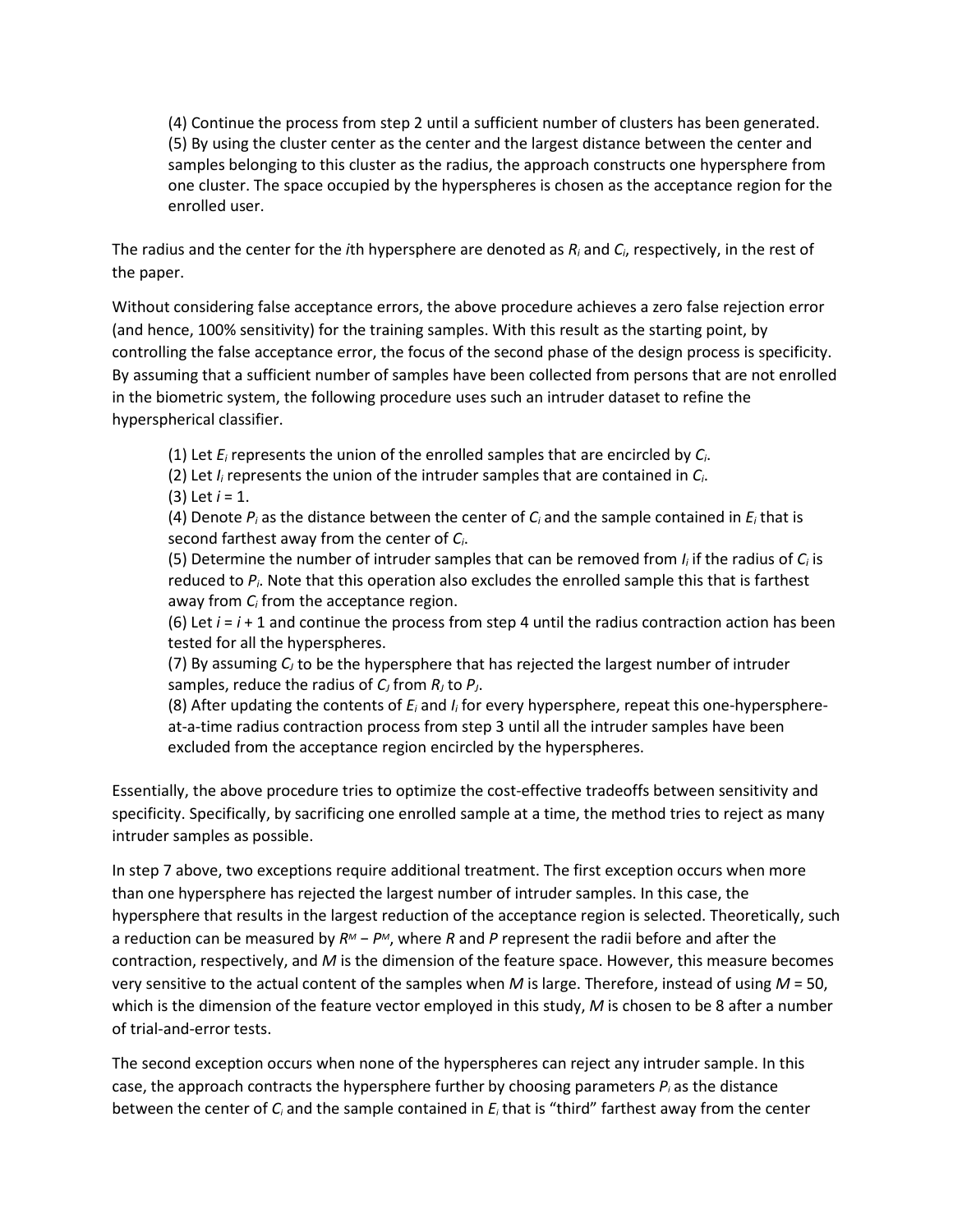from any of the hyperspheres. of *Ci*. A similar technique can be repeatedly applied until at least one intruder sample can be rejected

# 4. Experimental results

 Knee acceleration signals were collected from 35 subjects divided into user group (5 persons) and normally for forty steps. Members of the intruder group participated in only one data-recording session. intruder group (30 persons). In each data-recording session, the tested subjects were asked to walk Five gait cycles were chosen randomly from these forty steps for fifty times, from which fifty gait feature vectors were generated for each intruder.

 Considering the possible day-to-day variation of the walking pattern, members of the enrolled group participated in ten data-recording sessions which were separated by at least one day. By randomly choosing five gait cycles from the 400 recorded gait cycles of each enrolled user for 200 times, 200 gait feature vectors were generated for each member of the user group.

 from 20 randomly selected intruders. The testing dataset included the remaining 100 gait samples of the enrolled user and the gait samples from the remaining ten intruders. Table 1, Table 2 summarize the classifier (SHC) and a multiple hypersphere classifier (MHC) using 20 hyperspheres. The tables also show The design process for the hyperspherical classifier was repeated fifty times for each enrolled user. The training dataset consisted of 100 randomly chosen gait samples of the enrolled user and gait samples averaged experimental results associated with the testing datasets obtained by a single hypersphere how the specificity of the recognition system varies with the sensitivity.

| <b>Sensitivity</b> | <b>Specificity</b> | of the | enrolled | users |       |
|--------------------|--------------------|--------|----------|-------|-------|
|                    | 1                  | 2      | 3        | 4     | 5     |
| 0.95               | 1.000              | 0.152  | 0.277    | 0.356 | 0.117 |
| 0.90               | 1.000              | 0.242  | 0.359    | 0.492 | 0.390 |
| 0.85               | 1.000              | 0.320  | 0.417    | 0.504 | 0.511 |
| 0.80               | 1.000              | 0.363  | 0.446    | 0.509 | 0.599 |
| 0.75               | 1.000              | 0.390  | 0.489    | 0.510 | 0.683 |
| 0.70               | 1.000              | 0.420  | 0.569    | 0.567 | 0.736 |
| 0.65               | 1.000              | 0.470  | 0.745    | 0.716 | 0.767 |
| 0.60               | 1.000              | 0.525  | 0.889    | 0.807 | 0.779 |
| 0.55               | 1.000              | 0.573  | 0.943    | 0.849 | 0.795 |
| 0.50               | 1.000              | 0.728  | 0.960    | 0.896 | 0.834 |

Table 1. Summary of experimental results for one-hypersphere gait recognition system.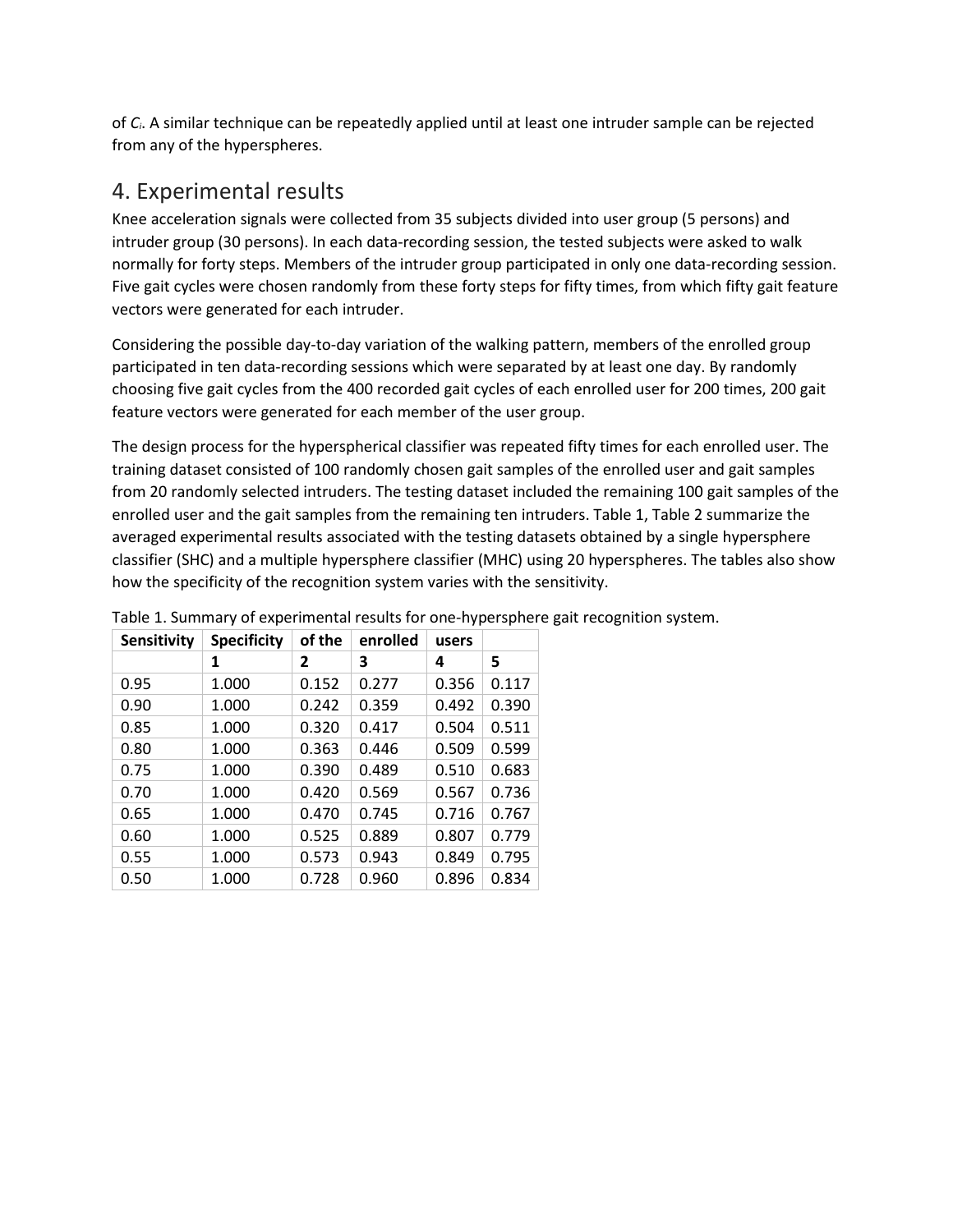| Sensitivity | <b>Specificity</b> | of the         | enrolled | users |       |
|-------------|--------------------|----------------|----------|-------|-------|
|             | 1                  | $\overline{2}$ | 3        | 4     | 5     |
| 0.95        | 0.999              | 0.783          | 0.887    | 0.834 | 0.835 |
| 0.90        | 1.000              | 0.897          | 0.962    | 0.894 | 0.890 |
| 0.85        | 1.000              | 0.931          | 0.975    | 0.950 | 0.946 |
| 0.80        | 1.000              | 0.945          | 0.984    | 0.967 | 0.965 |
| 0.75        | 1.000              | 0.952          | 0.984    | 0.975 | 0.992 |
| 0.70        | 1.000              | 0.955          | 0.987    | 0.980 | 0.993 |
| 0.65        | 1.000              | 0.956          | 0.988    | 0.981 | 0.994 |
| 0.60        | 1.000              | 0.962          | 0.988    | 0.983 | 0.994 |
| 0.55        | 1.000              | 0.964          | 0.988    | 0.985 | 0.994 |
| 0.50        | 1.000              | 0.970          | 0.989    | 0.986 | 0.994 |

Table 2. Summary of experimental results for 24-hypersphere gait recognition system.

The results of Table 1, Table 2 demonstrate that the MHC outperforms the SHC. For example, by requiring the false rejection error to be no larger than 5% (sensitivity of 0.95), the specificity achieved by the SHC varies from 1.000 to 0.152. In contrast, the specificity of the MHC ranges from 1.000 to 0.783. If we try to improve the specificity by downgrading the sensitivity requirement to 0.80, the specificity of the SHC varies from 1.000 to 0.363, which is still not very satisfactory, but for the MHC the resulting specificity varies from 1.000 to 0.945, which is excellent.

# 5. Conclusion

 This paper presents a gait recognition system for biometric applications based on knee acceleration signals. A feature extraction method has been developed to characterize the walking pattern of different individuals. To distinguish the differences in the walking patterns, a hyperspherical classifier is employed to perform gait recognition. A systematic design method for the hyperspherical classifier has also been developed. The potential of the proposed approach for biometric applications has been demonstrated by experimental results.

 To further improve the performance of the gait recognition system, the following directions may be system, future work may investigate the sensitivity of the performances the gait recognition system with respect to these uncertainties. Finally, the number of the tested subjects and the time periods for the pursued. First, the proposed approach uses a fixed set of feature variable generation rules for every person. To reflect interpersonal differences, a walker-dependent gait feature generation method has the potential to improve the gait recognition rate. Second, this study has not considered the influences of different shoes and different walking surfaces. In order to study the robustness of the gait recognition gait data collection process could be investigated further to fully test the performance of the proposed approach.

# References

 Andrysek and Chau, 2007 J. Andrysek, G. Chau. **An electromechanical swing-phase-controlled prosthetic knee joint for conversion of physiological energy to electrical energy: Feasibility study.** IEEE Transactions on Biomedical Engineering, 54 (2007), pp. 2276-2283 Araújo et al., 2005 L.C.F. Araújo, L.H.R. Sucupira Jr., M.G. Liz´arraga, L.L. Ling, J.B.T. Yabu-Uti. **User**  Processing, 52 (2005), pp. 851-855 **authentication through typing biometrics features** IEEE Transactions on Signal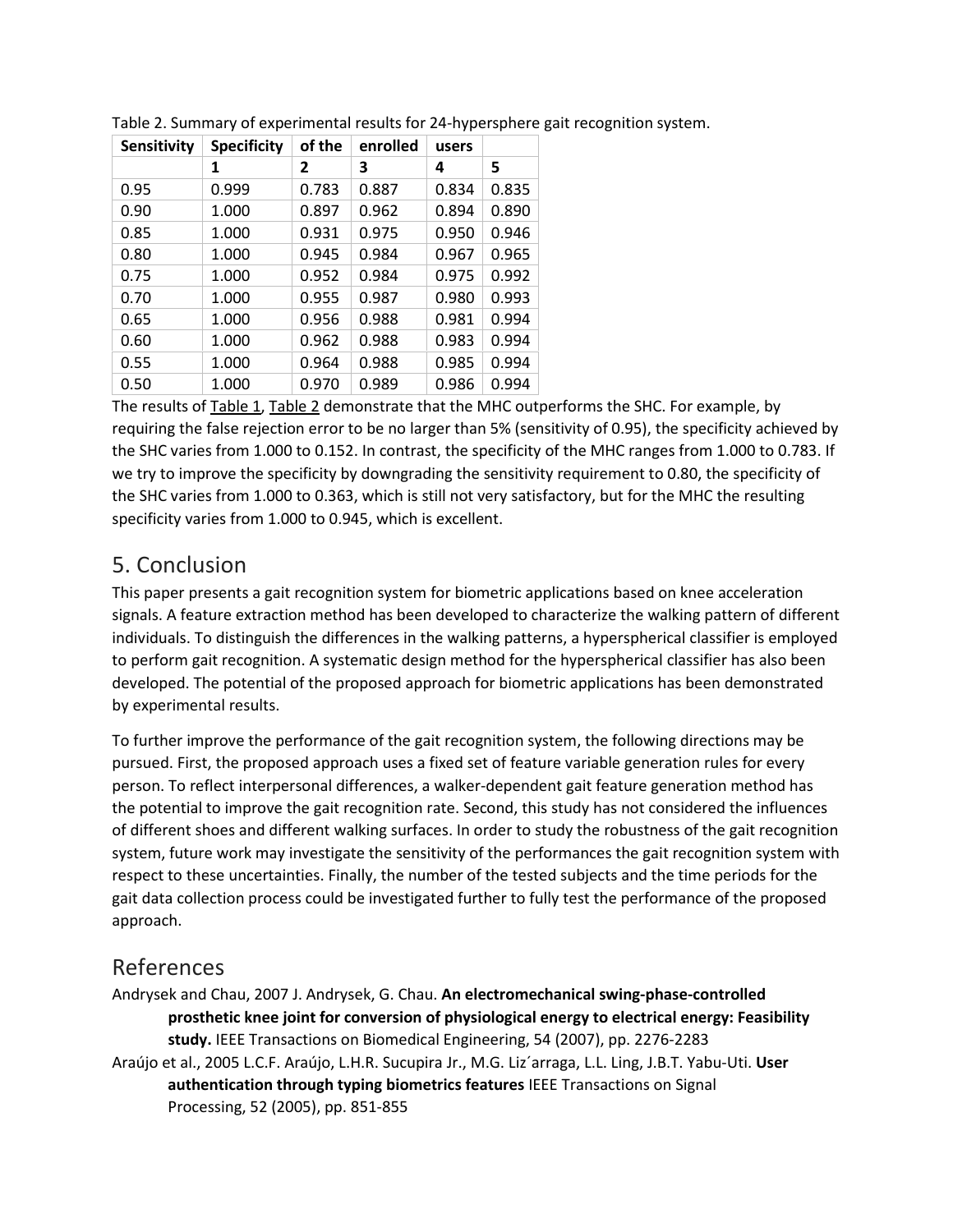Bogert van den et al., 1996 A.J. Bogert van den, L. Read, B.M. Nigg. **A method for inverse dynamic analysis using accelerometry.** Journal of Biomechanics, 29 (1996), pp. 949-954

- Boulgouris and Chi, 2007 N.V. Boulgouris, Z.X. Chi. **Gait recognition using radon transform and linear discriminant analysis.** IEEE Transactions on Image Processing, 16 (2007), pp. 731-740
- Boulgouris et al., 2005 N.V. Boulgouris, D. Hatzinakos, K.N. Plataniotis. **Gait recognition: A challenging signal processing technology for biometrics.** IEEE Signal Processing Magazine, 22 (2005), pp. 78- 90
- Bussmann et al., 2000 J.B. Bussmann, L. Damen, H.J. Stam. **Analysis and decomposition of signals**  Engineering and Computing, 38 (2000), pp. 632-638 **obtained by thigh-fixed uni-axial accelerometry during normal walking.** Medical and Biological
- Chan et al., 2005 A.D.C. Chan, M.H. Hamdy, A. Badre, V. Badee. **Wavelet distance measure for person**  Measurement, 57 (2005), pp. 248-253 **identification using electrocardiograms.** IEEE Transactions on Instrumentation and
- Chen and Chu, 2009 C.H. Chen, C.T. Chu. **High performance iris recognition based on 1-D circular feature extraction and PSO–PNN classifier.** Expert Systems with Applications, 36 (2009), pp. 10351-10356
- Dass et al., 2007 S.C. Dass, Y. Zhu, A.K. Jain. **Validating a biometric authentication system: Sample size requirements.** IEEE Transactions on Pattern Analysis and Machine Intelligence, 28 (2007), pp. 19-30
- Donelan et al., 2008 J.M. Donelan, Q. Li, V. Naing, J.A. Hoffer, D.J. Weber, A.D. Kuo. **Biomechanical**  Science, 319 (2008), pp. 807-810 **energy harvesting: generating electricity during walking with minimal user effort.**
- Gafurov et al., 2007 D. Gafurov, E. Snekkenes, P. Bours . **Spoof attacks on gait authentication system.**  IEEE Transactions on Information Forensics and Security, 2 (2007), pp. 491-502
- Girgis et al., 2009 M.R. Girgis, A.A. Sewisy, R.F. Mansour. **A robust method for partial deformed fingerprints verification using genetic algorithm.** Expert Systems with Applications, 36 (2009), pp. 2008-2016
- Hayes et al., 1983 W.C. Hayes, J.D. Gran, M.L. Nagurka, J.M. Feldman, C. Oatis. **Leg motion analysis**  ASME Journal of Biomechanical Engineering, 105 (1983), pp. 283-289. **during gait by multiaxial accelerometry: Theoretical foundations and preliminary validations.**
- Hong et al., 2008 J.H. Hong, J.K. Min, U.K. Cho, S.B. Cho. **Fingerprint classification using one-vs-all**  Recognition, 41 (2008), pp. 662-671 **support vector machines dynamically ordered with naive Bayes classifiers.** Pattern
- Huang et al., 2008 D.S. Huang, W. Jia, D. Zhang. **Palmprint verification based on principal lines.** Pattern Recognition, 41 (2008), pp. 1316-1328
- Impedovo and Pirlo, 2008 D. Impedovo, G. Pirlo. **Automatic signature verification: The state of the art.**  Reviews, 38 (2008), pp. 609-635 IEEE Transactions on Systems, Man, and Cybernetics, Part C: Applications and
- Jain et al., 2004 A.K. Jain, A. Ross, S. Prabhakar **An introduction to biometric recognition.** IEEE Transactions on Circuits and Systems for Video Technology, 14 (2004), pp. 4-20
- Kavanagh et al., 2006 J.J. Kavanagh, S. Morrison, D.A. James, R. Barrett. **Reliability of segmental**  Biomechanics, 39 (2006), pp. 2863-2872 **accelerations measured using a new wireless gait analysis system.** Journal of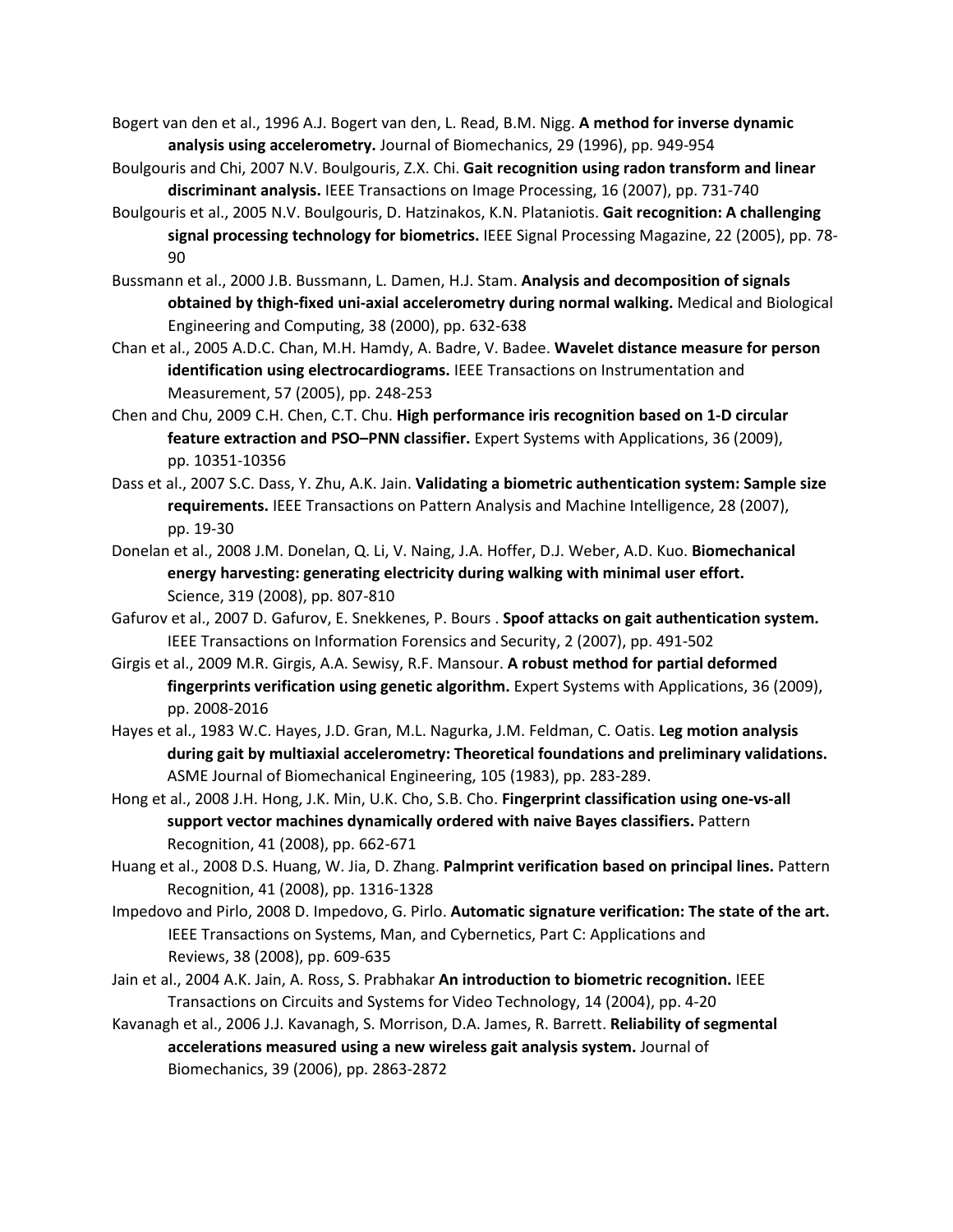- Krishnan et al., 2000 S. Krishnan, R.M. Rangayyan, G.D. Bell, C.B. Frank. **Adaptive time-frequency cartilage pathology.** IEEE Transactions on Biomedical Engineering, 47 (2000), pp. 773-783 **analysis of knee joint vibroarthrographic signals for noninvasive screening of articular**
- Lee et al., 2009 H. Lee, S. Hong, E. Kim. **Neural network ensemble with probabilistic fusion and its application to gait recognition.** Neurocomputing, 72 (2009), pp. 1557-1564
- (2005). Identifying users of portable devices from gait pattern with accelerometers. Mäntyjärvi et al., 2005 Mäntyjärvi, J., Lindholm, M., Vildjiounaite, E., Mäkelä, S. M., & Ailisto, H. J. In *Proceedings of the IEEE international conference of acoustics, speech, and signal processing* (pp. 973–976).
- McCoy et al., 1987 G.F. McCoy, J.D. McCrea, D.E. Beverland, W.G. Kernohan, R.A.B. Mollan. **Vibration**  Surgery (1987), pp. 288-293 **arthrography as a diagnostic aid in diseases of the knee.** The Journal of Bone and
- Nanni et al., 2010 L. Nanni, E. Maiorana, A. Lumini, P. Campisi. **Combining local, regional and global**  Applications, 37 (2010), pp. 3676-3684 **matchers for a template protected on-line signature verification system.** Expert Systems with
- Nixon and Carter, 2006 M.S. Nixon, J.N. Carter. **Automatic recognition by gait.** Proceedings of the IEEE, 94 (2006), pp. 2013-2024
- Phua et al., 2008 K. Phua, J. Chen, T.H. Dat, L. Shue. **Heart sound as a biometric.** Pattern Recognition, 41 (2008), pp. 906-919
- Rakshit and Monro, 2007 S. Rakshit, D.M. Monro. **An evaluation of image sampling and compression for human iris recognition.** IEEE Transactions on Information Forensics and Security, 2 (2007), pp. 605-612
- Rangayyan and Wu, 2008 R.M. Rangayyan, Y.F. Wu. **Screening of knee-joint vibroarthrographic signals**  Computing, 46 (2008), pp. 223-232 **using statistical parameters and radial basis functions.** Medical and Biological Engineering and
- Raudys and Jain, 1991 S.J. Raudys, A.K. Jain. **Small sample size effects in statistical pattern recognition: Recommendations for practitioners.** IEEE Transactions Pattern Analysis and Machine Intelligence, 13 (1991), pp. 252-264
- Sarkar et al., 2005 S. Sarkar, P. Phillips, Z. Liu, I. Vega, P. Grother, K. Bowyer. **The HumanID gait**  and Machine Intelligence, 27 (2005), pp. 162-177 **challenge problem: Data sets, performance and analysis.** IEEE Transactions Pattern Analysis
- Sordo and Zeng, 2005 M. Sordo, Q. Zeng. **On sample size and classification accuracy: A performance comparison.** Lecture Notes in Computer Science, 3745 (2005), pp. 193-201
- Su, 2009 C.L. Su. **Palm extraction and identification.** Expert Systems with Applications, 36 (2009), pp. 1082-1091
- Tao et al., 2007 D. Tao, X. Li, X. Wu, S. Maybank. **General tensor discriminant analysis and Gabor features for gait recognition.** IEEE Transaction on Pattern Analysis and Machine Intelligence, 29 (2007), pp. 1700-1715
- Telfer and Casasent, 1993 B.A. Telfer, D.P. Casasent. **Minimum-cost associative processor for piecewise-hyperspherical classification.** Neural Networks, 6 (1993), pp. 1117-1130
- Wahab et al., 2005 A. Wahab, G.S. Ng, R. Dickiyanto. **Speaker authentication system using soft computing approaches.** Neurocomputing, 68 (2005), pp. 13-37
- Wang et al., 2008 L. Wang, G. Leedham, D.S.Y. Cho. **Minutiae feature analysis for infrared hand vein pattern biometrics.** Pattern Recognition, 41 (2008), pp. 920-929